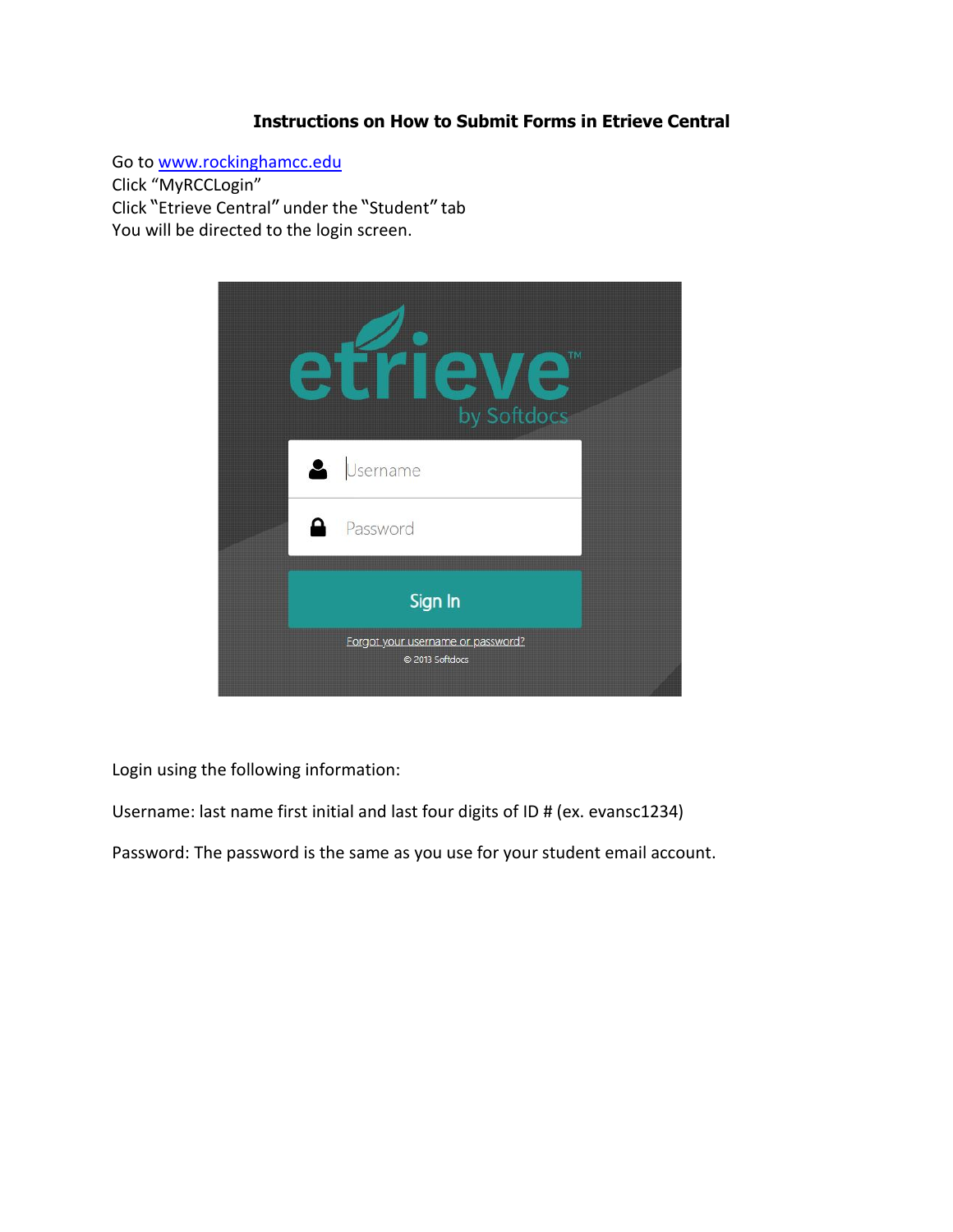Once users login, you will see the Etrieve Central Dashboard:

| Home   Etrieve Central   Home   E X +                            |               |  |  |  |
|------------------------------------------------------------------|---------------|--|--|--|
| C<br>$\leftarrow$<br>$\rightarrow$<br>etcentral.rockinghamcc.edu |               |  |  |  |
| etrieve CENTRAL                                                  |               |  |  |  |
| Flow                                                             |               |  |  |  |
| $\Box$ Inbox                                                     | $\mathcal{P}$ |  |  |  |
| <b>P</b> Activity                                                | $\mathcal{P}$ |  |  |  |
| Forms                                                            |               |  |  |  |
| Forms                                                            | ↘             |  |  |  |
| <b>Drafts</b>                                                    | ゝ             |  |  |  |
|                                                                  |               |  |  |  |

To give you a little tour, the Primary Navigation Panel is located on the left hand side of the page and consists of Flow and Forms, with sub-panels that contain available Flow and Forms options. Inbox, Activity, Forms, and Drafts.

Inbox – area where users can see items waiting to be reviewed and approved. A number will appear in the box when you have items waiting.

Activity – area where users can review the form activity

Forms – area where your forms assigned to you are located

Drafts – area where forms are saved until routed

| Home   Etrieve Central   Home   E X +                                    |               |
|--------------------------------------------------------------------------|---------------|
| $\rightarrow$ $\mathbf{C}$ ii etcentral.rockinghamcc.edu<br>$\leftarrow$ |               |
| etrieve   CENTRAL                                                        |               |
| Flow                                                                     |               |
| $\Box$ Inbox                                                             | $\mathcal{P}$ |
| <b>C</b> Activity                                                        | $\mathcal{P}$ |
| Forms                                                                    |               |
| Forms                                                                    | $\mathcal{E}$ |
| <b>Drafts</b>                                                            | $\mathcal{P}$ |
|                                                                          |               |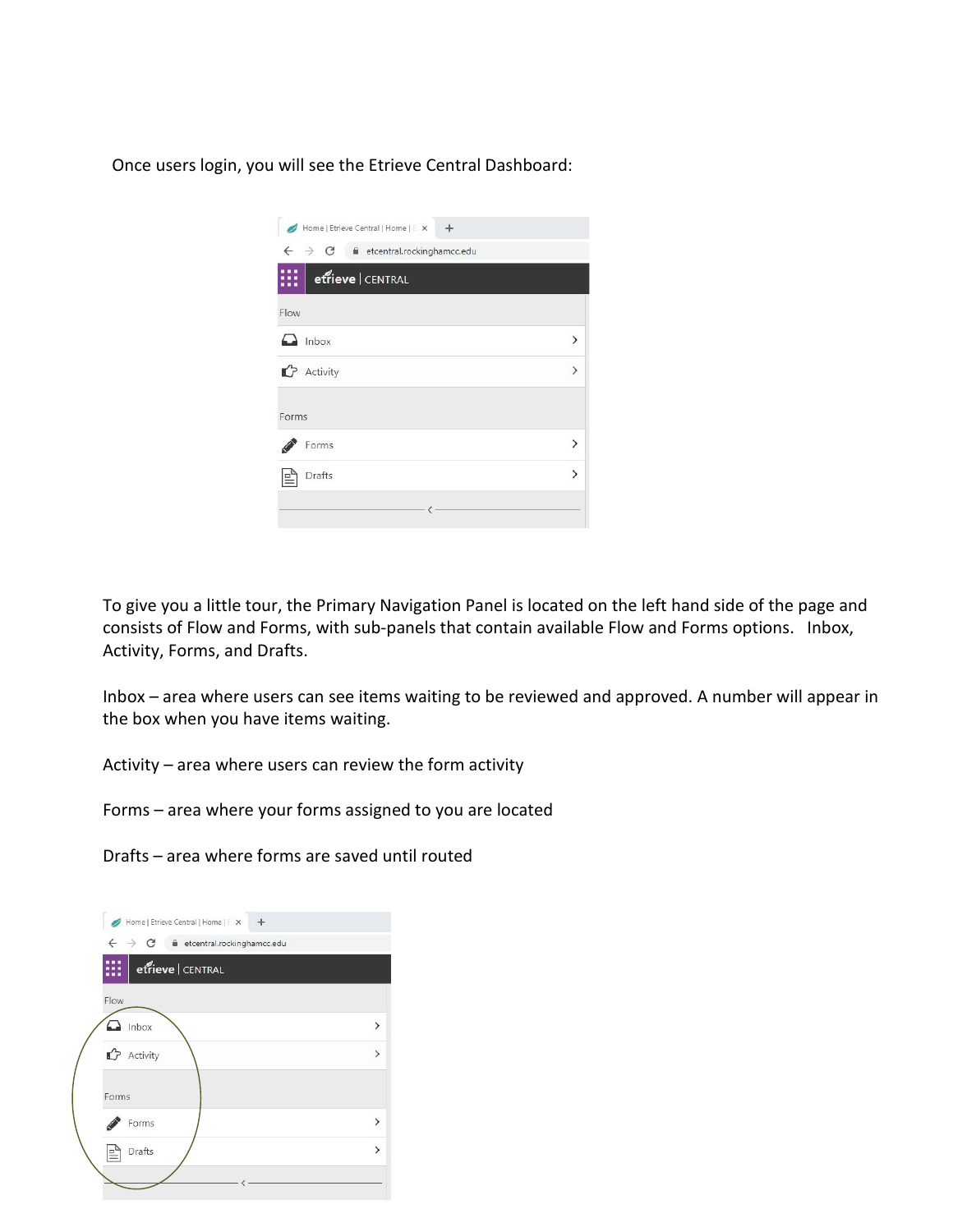The Document Viewer displays when the user is working with on a form. To access the forms, you have permission to:

## Click "Forms"

The window will expand to list the forms you have access to.

| <b>Or</b> Mail - Cheryl Evans - Outlook x / Forms   Etrieve Central   Home     x   + |                                        |  |
|--------------------------------------------------------------------------------------|----------------------------------------|--|
| C @ etcentral.rockinghamcc.edu/#/form<br>$\leftarrow$ $\rightarrow$                  |                                        |  |
| 曲<br>effieve CENTRAL                                                                 |                                        |  |
| Flow                                                                                 | $\times$<br>Forms                      |  |
| $\Omega$ Inbox                                                                       | Q Search<br>$\rightarrow$              |  |
| $\mathbf{D}$ Activity                                                                | Collapse All<br>$\rightarrow$          |  |
| Forms                                                                                | Human Resources<br>Network Access Form |  |
| 8<br>Forms                                                                           | Payroll Information v                  |  |
| ė<br>Drafts                                                                          | $\rightarrow$<br>Leave Report          |  |
|                                                                                      | Softdocs Build v                       |  |
|                                                                                      | Faculty Performance Evaluation         |  |
|                                                                                      | Staff Performance Appraisal            |  |
|                                                                                      | Training v                             |  |
|                                                                                      | TRN - End User Training Form           |  |
|                                                                                      |                                        |  |
|                                                                                      |                                        |  |
|                                                                                      |                                        |  |

You will notice the screen divided into sections.

## Under the "Records Office" you will see all of your student forms:

| Records Office v                     |  |  |  |  |
|--------------------------------------|--|--|--|--|
| RO - Add/Drop/Withdrawal             |  |  |  |  |
| RO - Application for Graduation      |  |  |  |  |
| RO - Course Repeat Request           |  |  |  |  |
| RO - FERPA Consent to Cancel Release |  |  |  |  |
| RO - FERPA Consent to Release        |  |  |  |  |
| RO - Name Change                     |  |  |  |  |
| RO - Program Change                  |  |  |  |  |
| RO - Requisite Waiver Request        |  |  |  |  |
| RO - Student Overload Approval       |  |  |  |  |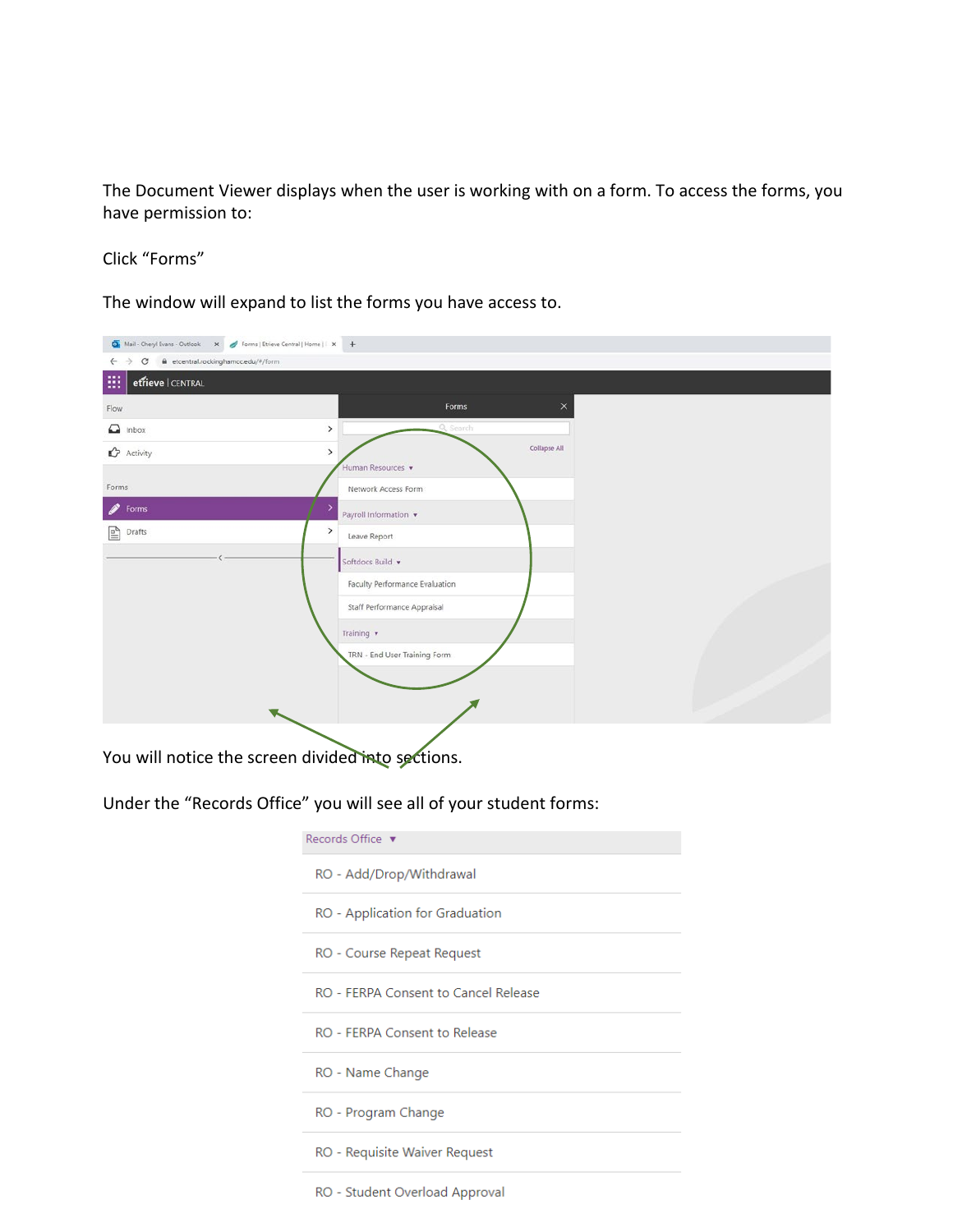Click the form you want to submit and the form will populate on the righthand side of the screen. (see example below)

| <b>Rockingham</b>       | Add/Drop/Withdrawal                                                                                                  |                              |
|-------------------------|----------------------------------------------------------------------------------------------------------------------|------------------------------|
| Date                    | Click here for important Add/Drop/Withdrawal information.<br><b>Term</b>                                             | Year                         |
| 08/14/2020              |                                                                                                                      | $\checkmark$<br>$\checkmark$ |
| <b>Student Name</b>     | <b>Student ID</b>                                                                                                    |                              |
| <b>Cheryl Evans</b>     | 0075559                                                                                                              |                              |
| <b>Program of Study</b> |                                                                                                                      | <b>Advisor</b>               |
|                         | If you receive any financial assistance, verify the impact of adjusting your schedule prior to submitting this form. |                              |

RCC recommends students consult with their advisor prior to adjusting their schedule.

Your name and student ID # will be auto-populated for you.

Fill out the form by completing the required fields on the form and adding any additional information that is needed.

The form automatically saves as you work. Click "Drafts" on the dashboard to view any saved documents.